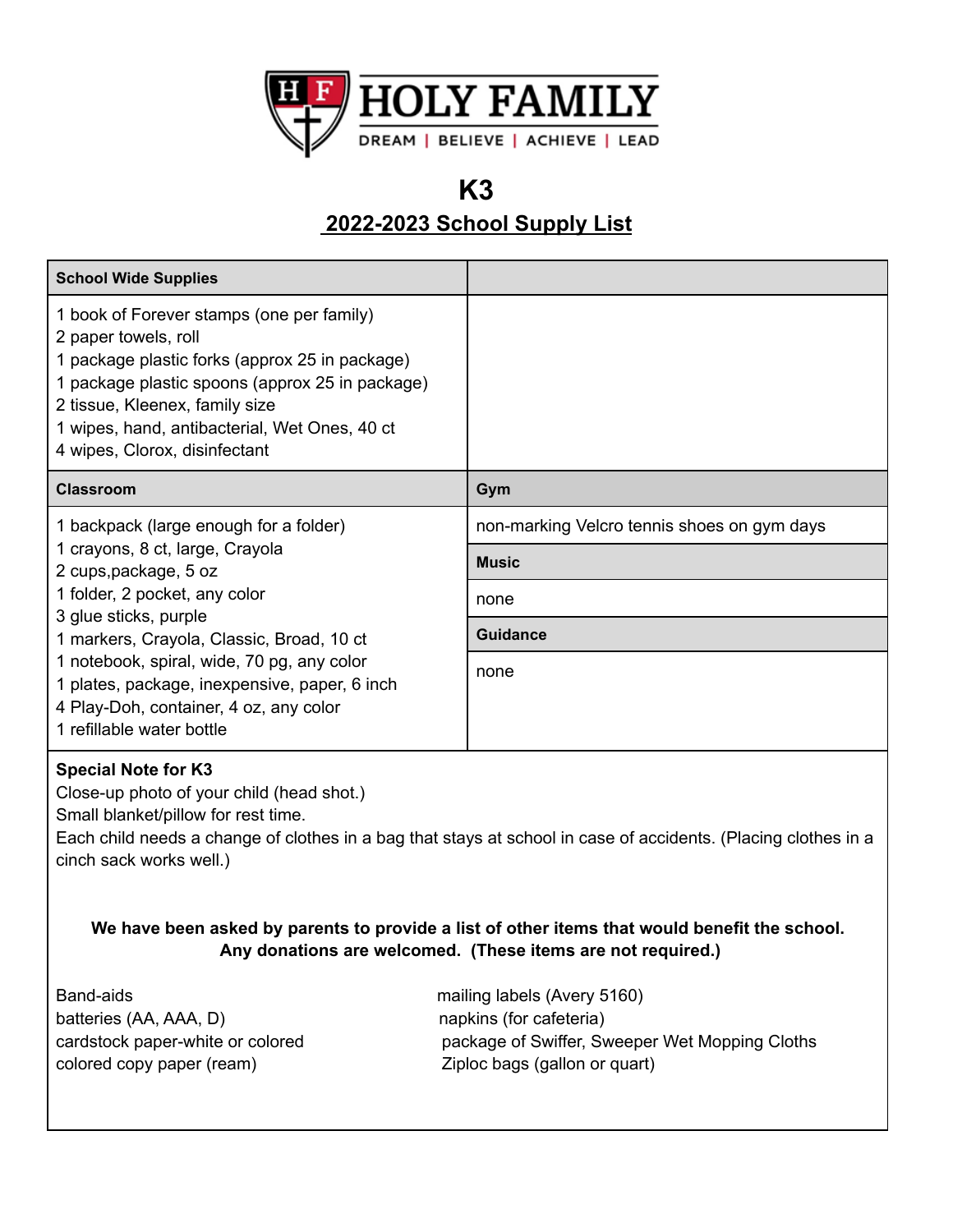

# **K4**

## **2022-2023 School Supply List**

| <b>School Wide Supplies</b>                                                                                                                                                                                                                                                                                                                                                                                     | Art                                         |
|-----------------------------------------------------------------------------------------------------------------------------------------------------------------------------------------------------------------------------------------------------------------------------------------------------------------------------------------------------------------------------------------------------------------|---------------------------------------------|
| 1 book of Forever stamps (one per family)<br>2 paper towels, roll<br>1 package plastic forks (approx 25 in package)<br>1 package plastic spoons (approx 25 in package)<br>2 tissue, Kleenex, family size<br>1 wipes, hand, antibacterial, Wet Ones, 40 ct<br>4 wipes, Clorox, disinfectant                                                                                                                      | 1 glue stick, Elmer's, .77 oz, white        |
| <b>Classroom</b>                                                                                                                                                                                                                                                                                                                                                                                                | Gym                                         |
| 1 crayons, 24 ct, Crayola<br>1 folder, plastic, 2 pocket, any color<br>3 glue sticks, any size<br>1 headphones<br>2 markers, Crayola, classic, broad, 10 ct<br>2 markers, Crayola, classic, fine, 10 ct<br>1 markers, Expo, dry erase, chisel tip, 4 ct, low odor<br>3 Play-Doh, container, 4 oz, any color<br>1 school box, 8" x 5", plastic<br>1 scissors, 5 inch, blunt<br>1 Ziploc bags, box, sandwich size | non-marking Velcro tennis shoes on gym days |
|                                                                                                                                                                                                                                                                                                                                                                                                                 | <b>Music</b>                                |
|                                                                                                                                                                                                                                                                                                                                                                                                                 | none                                        |
|                                                                                                                                                                                                                                                                                                                                                                                                                 | Guidance                                    |
|                                                                                                                                                                                                                                                                                                                                                                                                                 | none                                        |

### **Special Note for K4:**

Your child should wear shoes without ties unless your child is actively learning to tie. Also, send a pair of spare underwear and pants in a plastic bag to be kept in their backpack.

**We have been asked by parents to provide a list of other items that would benefit the school. Any donations are welcomed. (These items are not required.)**

Band-aids **mailing labels** (Avery 5160) batteries (AA, AAA, D) napkins (for cafeteria) colored copy paper (ream)  $Ziploc$  bags (gallon or quart)

cardstock paper-white or colored package of Swiffer, Sweeper Wet Mopping Cloths